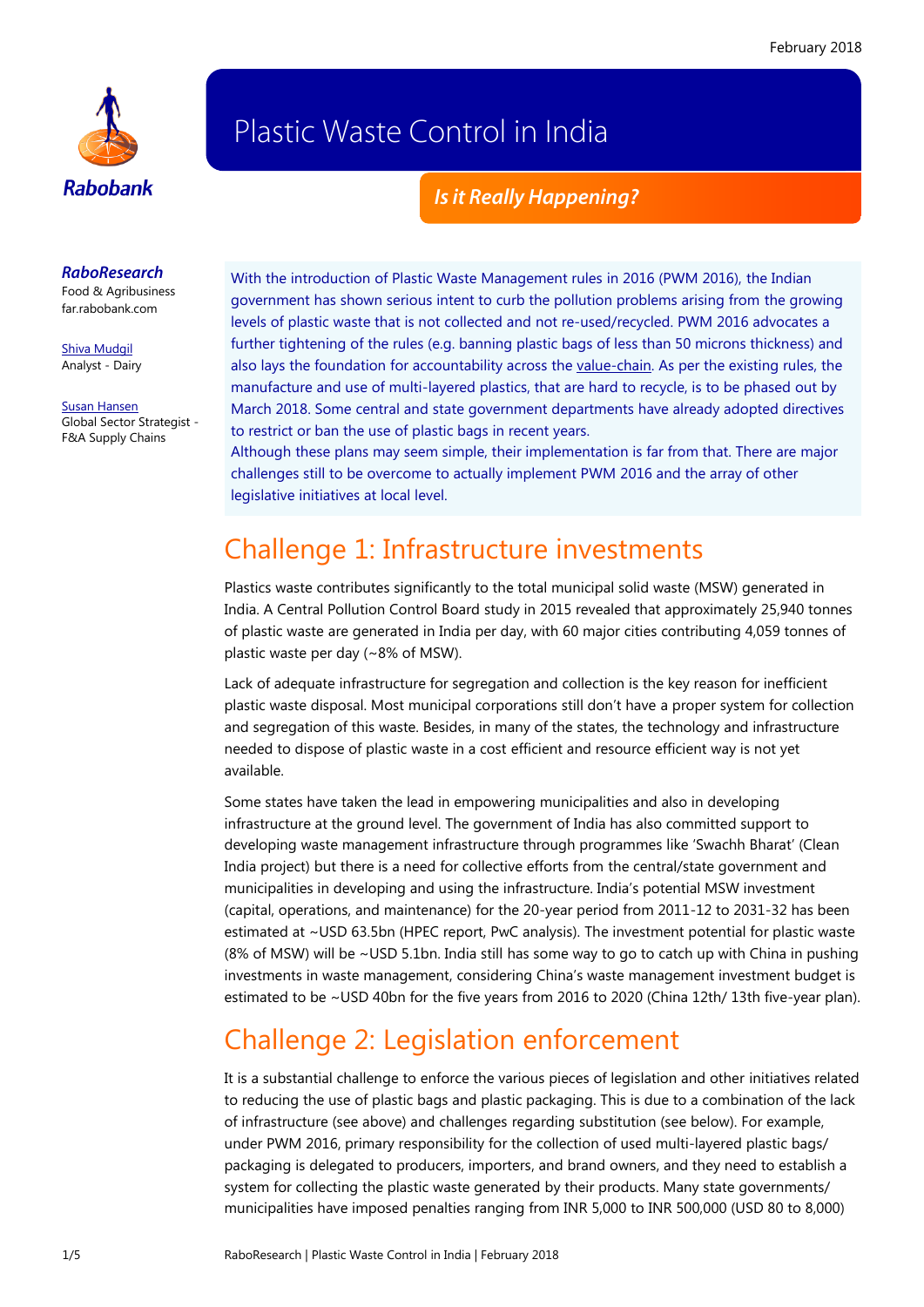for not obeying rules under PWM 2016. However, despite these penalties, we have not seen a concrete improvement in collection of plastic waste.

Some government departments have stopped using plastic-packaged water and have started using (non-plastic) re-usable tumblers. Media reports also mention that some state governments may ban the use of plastic-packaged water in public. However, this ban will not work commercially. Firstly, the quality of tap water available at public sources is questionable and, in fact, is one of the reasons for a shift towards packaged water. Secondly, substituting PET bottles with other forms of packaging (e.g. glass) will significantly increase the cost and consumer price. India consumes 4.7bn units of plastics (PET bottles – 1.1bn) for water packaging—forecast to be 13.4bn units in 2021 (PET bottles – 3.2bn). This expected massive increase is largely due to the substantial growth of small plastic sachets in rural and semi-urban locations.

Enforcement of these rules is challenging. The use of polythene bags (less than 50 microns) and foam-based products (expanded polystyrene) is still quite visible in most of these states that have regulations/ penalties in place to ban or restrict plastic use.





### Challenge 3: Substitution with other packaging materials

Banning plastic packaging, in practice, will be a daunting task. The use of plastic packaging is expected to grow in line with the growing demand for processed food and beverages in India. This is driven by an increasing population, GDP, and urbanisation, as food & beverages account for 81% of the plastic packaging used in 2016. In 2021, the Indian plastic packaging market is estimated to grow to approximately 237bn units, from 181bn units in 2016 (CAGR of 5.5%), according to GlobalData. Plastic packaging plays an instrumental role in the packaging of food and beverages in India. Plastics now account for 79% of the total primary packaging used, with the remaining 21% shared between paper, glass, and metal. Plastics packaging contributed 78% (80bn units) to the total incremental consumption in packaging from 2006 to 2016.

Source: GlobalData, Rabobank analysis 2018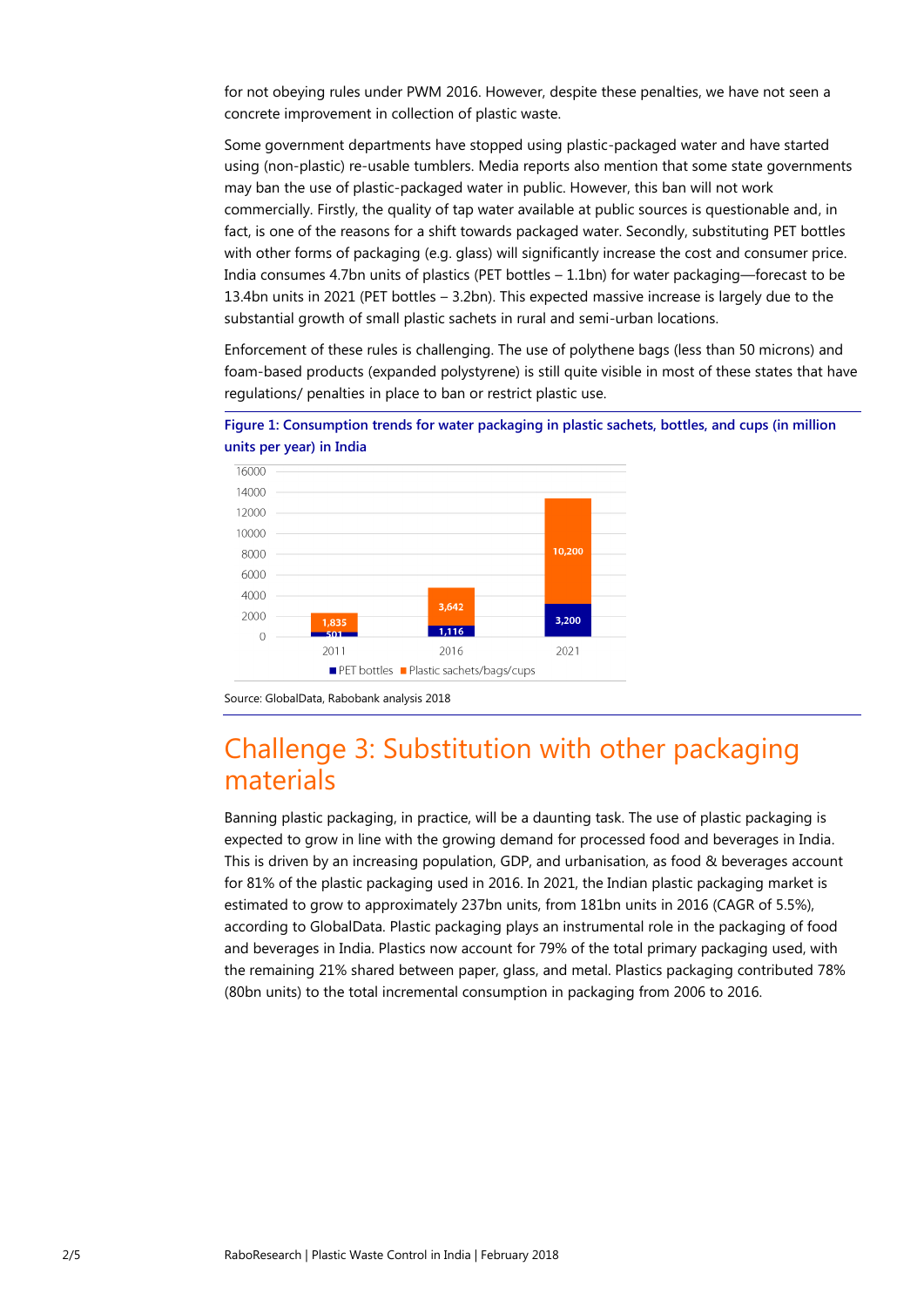**Figure 2: Consumer packaging consumption trends in India (in billion units per year) - Incremental consumption for different primary packaging from 2006 to 2016**



Completely substituting plastic packaging with a different material would be close to impossible for several reasons. First of all, given the dominance of plastic packaging, other packaging materials (paper, glass, metal) are not likely to be able to cater to such an enormous increase in demand—there will likely be limitations in supply.

Secondly, there are technical limitations to substitution. Although it is possible to switch from a PET bottle to a glass bottle or a metal can for carbonated soft drinks, it would be impossible to package freshly-cut salad in anything but plastic.

Thirdly, a blanket ban prohibiting the use of plastic packaging will be difficult because of its impact on food and beverage companies. Plastic packaging has taken a leading role over other [packaging materials](https://research.rabobank.com/far/en/sectors/fa-supply-chains/infographic-food-packaging-ticking-all-the-boxes.html) due to its benefits in cost, convenience, weight, physical properties, and innovative nature, among other things. A ban would pose an enormous challenge for the processed foods/beverages industry as it would have a direct impact on logistics, production assets, and costs/margins. It would also be inconvenient for consumers. The government of Maharashtra, for example, is planning to force a shift from plastic packaging to glass bottles for liquid products as of April 2018, banning the use of plastic pouches for liquid milk. Packed pouch milk (PE-based) accounts for 87% of the total packaged milk sold in India (70.36bn units in 2016). It's the most cost-competitive, mass-packaged liquid product consumed in India. It will be impossible to replace this packaging because the cost of packaging alternatives will impact demand significantly. As per industry estimates, the milk price to consumers (including processing, packaging, and logistics costs) could increase by a minimum of INR 10 to INR 15 per litre (20% to 25% increase) if the plastic pouch is substituted with other alternatives.

Alternative materials, such as bio-based plastics, although broadly considered to be more sustainable, are currently too expensive for mass adoption and are, with some exemptions, not available on a large scale.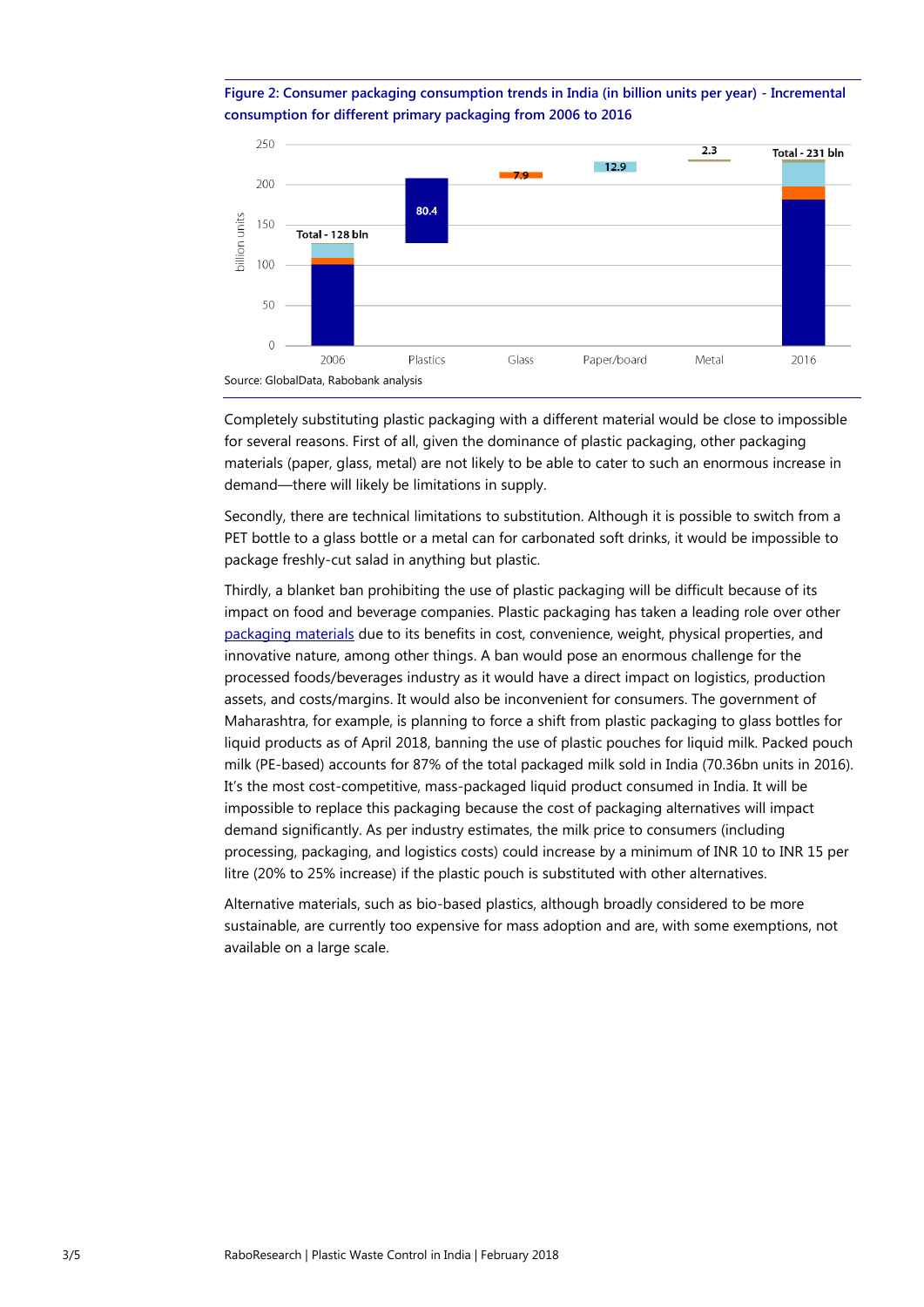

**Figure 3: Primary plastic packaging usage in milk in India (in million units per year)**

Source: GlobalData, Rabobank analysis

### **Outlook**

Infrastructure developments will remain key to solving India's plastic waste issues. The government's efforts should be directed towards supporting infrastructure and empowering municipalities to improve recycling and also to enhance energy-conversion from non-recyclable plastic waste. The government's intent to invest in waste management is a step in right direction, but there is an urgent need to push the investment further. The government should also promote private investments by providing ecosystem support for sustainable business models in waste management, since financing in this business segment still remains a major challenge.

Enforcement of the rules will be critical in restricting the use of packaging bags which have maximum impact on the environment due to their high volumes (e.g. single use PE-based bags with less than 50 microns). It is sad that even though rules have been drafted to control waste, implementation has not been satisfactory. State governments will have to take an active role in enforcement, with strict penal action taken for non-adherence to the rules.

The ban on non-recyclable multi-layer plastics packaging, due to come into effect in a few months, will also be very challenging to enforce, given the functionalities of such material in shelflife extensions. Multi-layer plastic packaging has grown significantly in the last decade, in line with the growing demand for processed food in India which is expected to continue for another 10 to 15 years. In our view, implementation within a short period will be very difficult considering the significant and immediate impact on the food industry and consumers. There is a need for engagement between government and industry in order to find ways to implement this change in a planned and phased manner with minimal impact to the food industry.

Substitution, as mentioned earlier, is cost-prohibitive and non-viable from a commercial perspective. Besides, there are challenges from a functional and logistical perspective, and in creating sufficient supply of alternative materials like glass, paper, metals, or plastic packaging produced from recycled or bio-based materials.